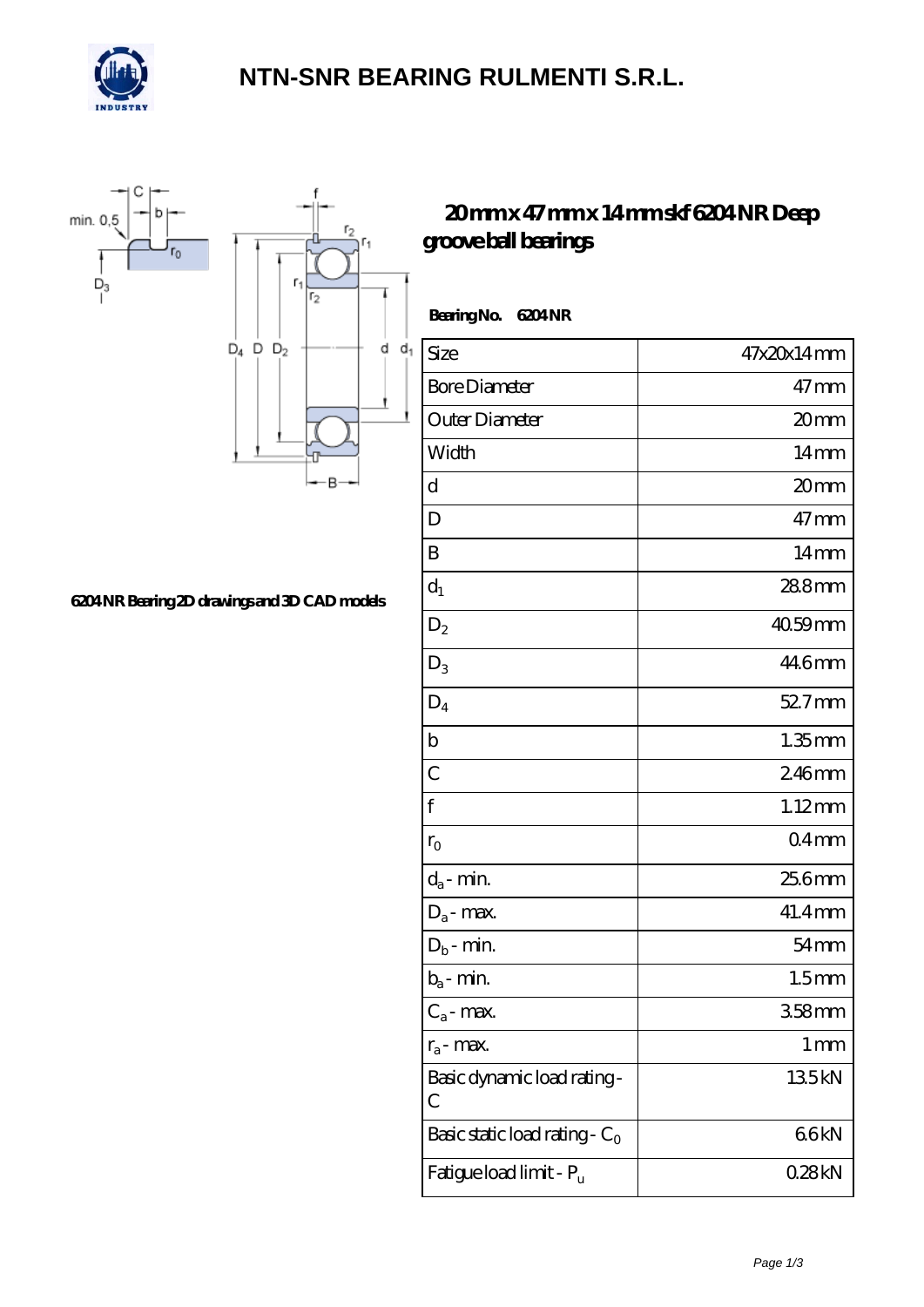

# **[NTN-SNR BEARING RULMENTI S.R.L.](https://m.confidencemenimprov.com)**

| 32000r/min                                                                                                                                                                     |
|--------------------------------------------------------------------------------------------------------------------------------------------------------------------------------|
| 20000r/min                                                                                                                                                                     |
| 0025                                                                                                                                                                           |
| 13                                                                                                                                                                             |
| 011kg                                                                                                                                                                          |
| Single Row Ball Bearings                                                                                                                                                       |
| 0 <sup>0</sup>                                                                                                                                                                 |
| <b>SKF</b>                                                                                                                                                                     |
| N/A                                                                                                                                                                            |
| 0.11                                                                                                                                                                           |
| <b>BOO308</b>                                                                                                                                                                  |
| Open                                                                                                                                                                           |
| ABEC 1   ISO PO                                                                                                                                                                |
| No                                                                                                                                                                             |
| <b>Ball Bearing</b>                                                                                                                                                            |
| Yes                                                                                                                                                                            |
| No                                                                                                                                                                             |
| Steel                                                                                                                                                                          |
| C3Loose                                                                                                                                                                        |
| Metric                                                                                                                                                                         |
| 20MM Bore; 47MM<br>Outside Diameter; 14MM<br>Outer Race Diameter;<br>Open; Ball Bearing; ABEC 1<br>  ISO PQ No Filling Slot;<br>Yes Snap Ring, No Internal<br>Special Features |
| Single Row Ball Bearing                                                                                                                                                        |
| 31171504                                                                                                                                                                       |
| 8482105068                                                                                                                                                                     |
| Bearing                                                                                                                                                                        |
| Ball                                                                                                                                                                           |
| http://www.skf.com                                                                                                                                                             |
|                                                                                                                                                                                |